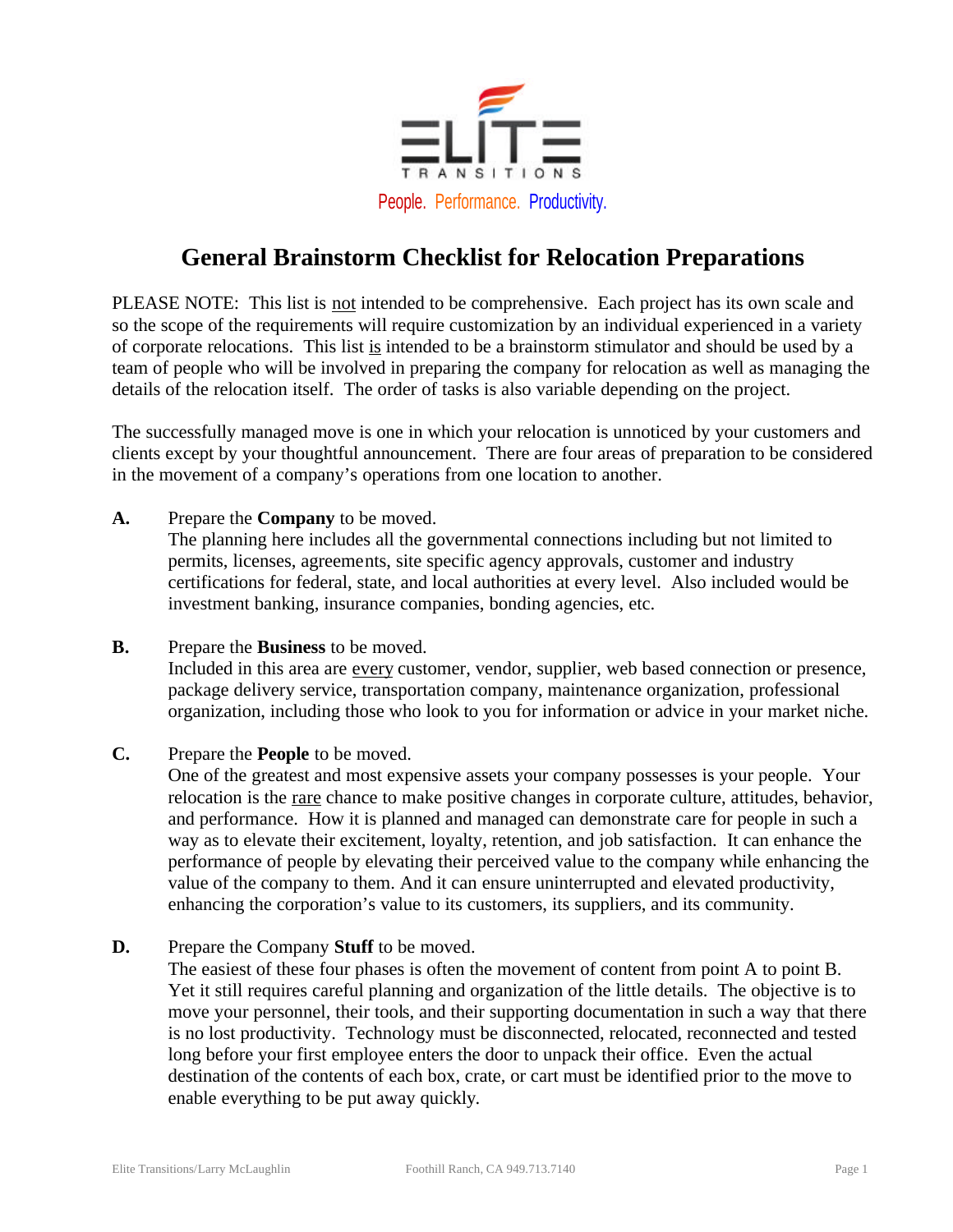In each of these areas of focus, teamwork is essential. There are so many details in so many disciplines, that you will need to assemble a crack team of knowledgeable and creative people. The list which follows will expand your understanding of just how important a team will be to your successful relocation project. Also note that this list begins very early in the planning process, even prior to the selection of a future site.

As you review the list you will find some tasks that will seem like they do not apply to your move, especially if you are moving just a few people. But do not be deceived. Most of these issues at least need your thoughtful consideration to avoid missing critical details.

## **The List**

- 1. Study current operations and assess future needs to determine the size of the new facilities based on your long range business plan and corporate objectives.
- 2. Establish clear objectives for your relocation project with definition of success.
- 3. Assess alternative sites, locations, offices and facilities and prepare decision matrix for comparison of advantages and disadvantages for each location.
- 4. Evaluate and select sites with the assistance of a facility planner and architect conducting fit tests by function and priorities.
- 5. Negotiate your lease (or purchase) of new office space with the landlord (or owner). Use a competent commercial real estate advisor working for you who is not representing the building owner, landlord or property management company.
- 6. Prepare your own detailed program plan that assesses the current space and functional needs of each group in priority of impact on income and profitability based on business plan and current marketplace objectives.
- 7. After a careful evaluation process, select an appropriately experienced architect or design firm to renovate and lay out new office space and prepare floor plans, office spaces, workstation layouts based on proper workflow analysis and proximity study.
- 8. Design the facility and the internal layouts for all spaces.
- 9. Prepare RFP for an outside Relocation Project Manager who is experienced and skilled at managing the entire process from this point onward. This is not the time for a packing instructor.
- 10. Have your Relocation Project Manager prepare a detailed planning schedule of all the issues to be addressed in the proper order to track plan development progress.
- 11. Establish a clear communication plan with protocols, schedule, and responsibilities.
- 12. Arrange for telephone and data trunk lines at the new address with a detailed plan for cutover and transfer that eliminates downtime. Secure commitments from each service provider for the schedule and plan carefully so that they are not in each other's way.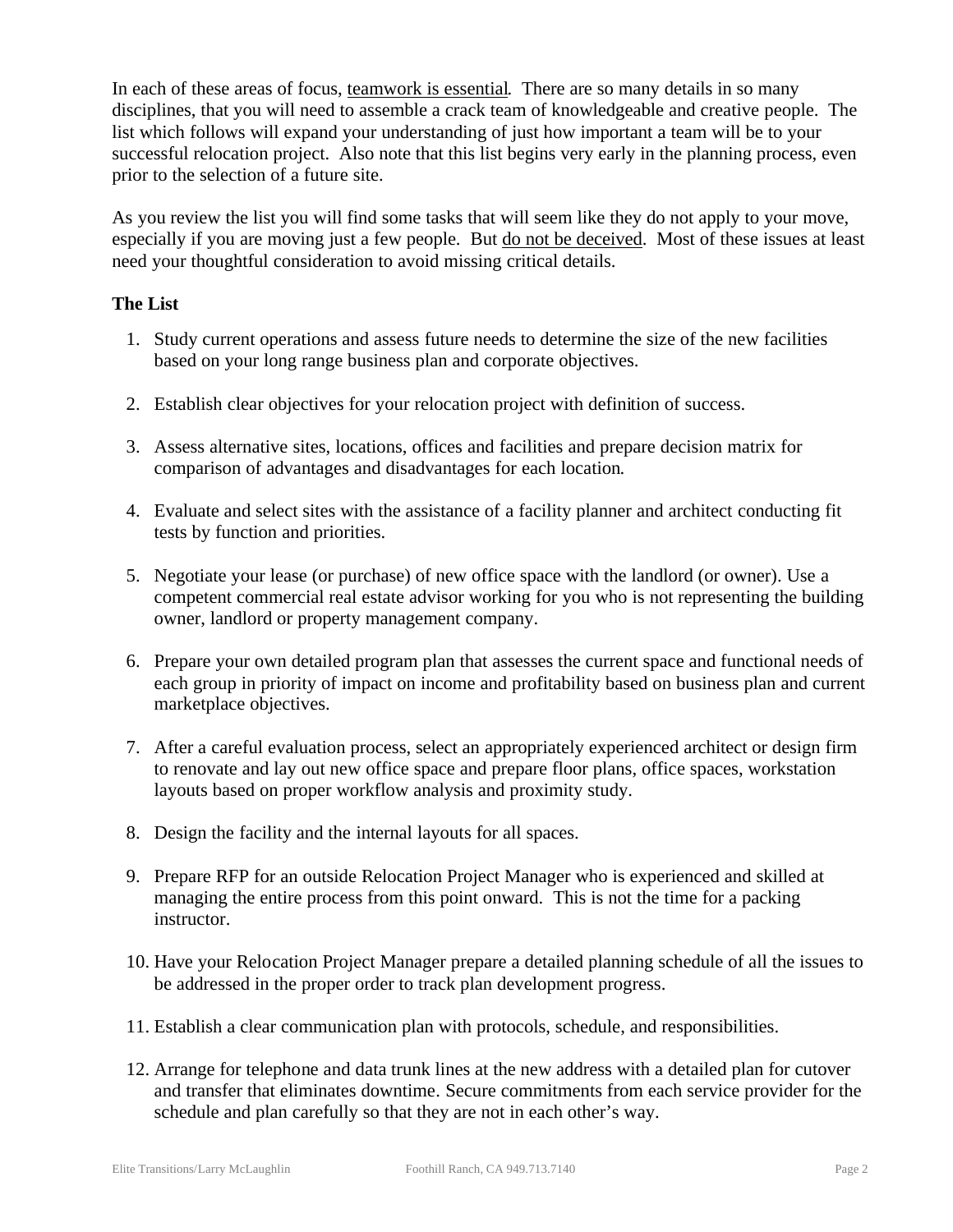- 13. Inventory all contents being moved to identify the scope of the work for each discipline, including movers, IT infrastructure, technology disconnect & reconnect, telecom system replacement or relocation, copier services, etc.
- 14. Identify clearly what is being moved and what will not be moved, for both company and employee owned property.
- 15. Identify concurrent management or structure changes, technology infrastructure and software changes, equipment replacement plans, and any other change the company is contemplating during the 2 months prior to and 2 months after the scheduled move date.
- 16. Establish all responsibility tracks for accidental damage to physical assets owned by your company and determine insurance requirements based on self insurance, special company secured insurance, or special mover supplied insurance. Determine that such processes will not apply to employee owned content.
- 17. Once the objectives are established, the inventory of contents completed and schedule constraints are clear, write a comprehensive RFP for each discipline (movers, technology, etc.) that quantifies the scope of work clearly and describes the selection criteria.
- 18. Set schedule for verification of bidders, job walks, question period, submission dates, interview dates, and announcement of winning bids.
- 19. Collect RFP responses from all the vendor disciplines.
- 20. Prepare decision matrix for side by side comparison of RFP responses of all bidders for team evaluation.
- 21. Select appropriate vendors and bring them into your planning process.
- 22. After selection, obtain final pricing for all technology related changes such as telephone instruments or system printer replacement with multi-function devices, etc.
- 23. Establish a budget based on real numbers from all proposals, projected employee costs, equipment, tools, supplies, outside project manager, water & food supplies during moves, and include a contingency.
- 24. Prepare a solid presentation with the relocation project manager to explain the move plan to all your key executives and management team.
- 25. Secure all telephone number(s) for the new location.
- 26. Order all technology equipment and secure delivery and installation dates.
- 27. Get change of address forms from the post office (allow at least 6-8 weeks for subscriptions and other companies to update their records).
- 28. Place a conditional order for new stationery using the new address, subject to confirmation of the new telephone number.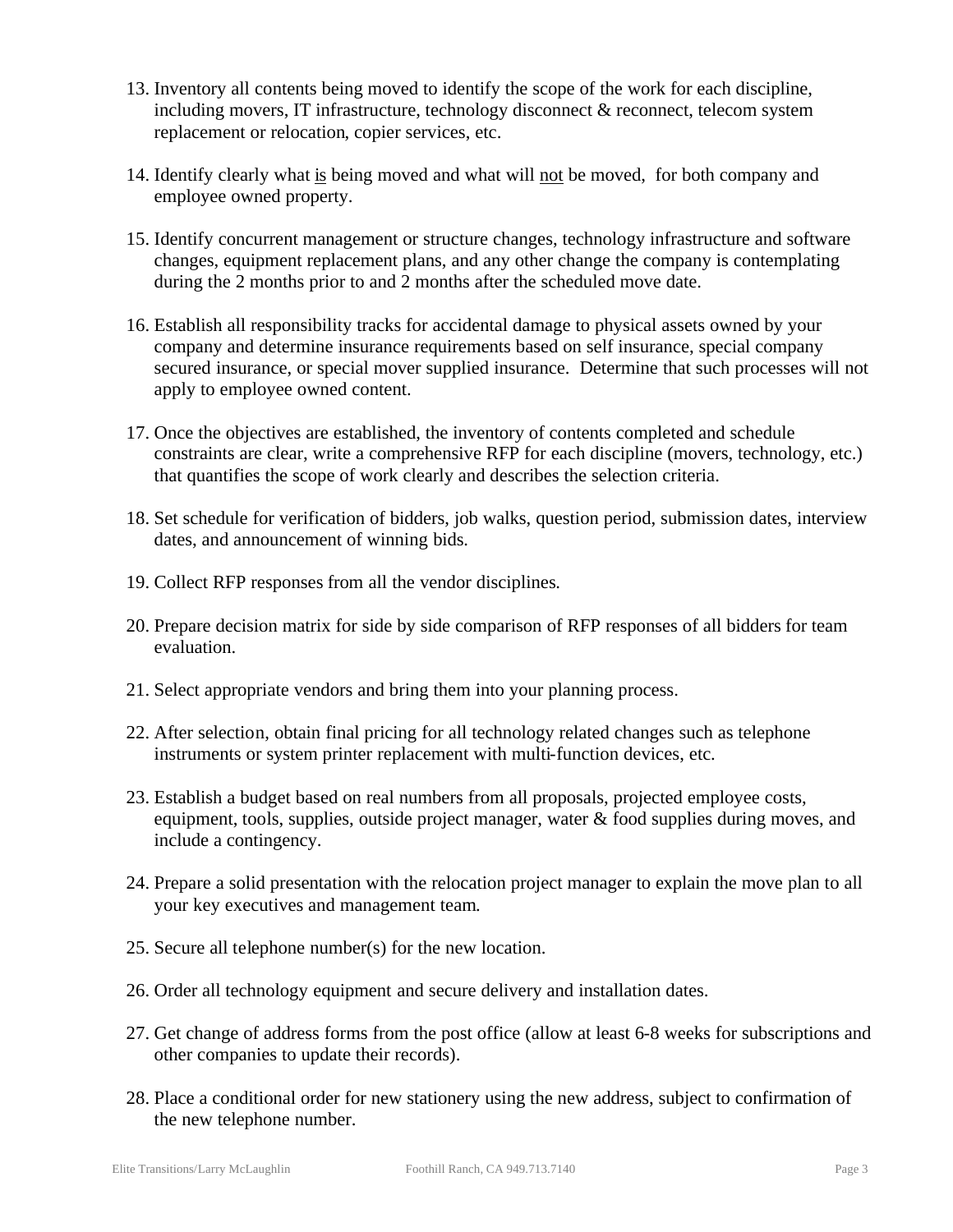- 29. Notify utilities and services of the new address and new phone, clearly identifying the schedule for each announcement or mailing. Include insurance, electricity, water, cleaning service, the IRS, subscriptions, banks, checking accounts, printer, security, etc.
- 30. Check all major office equipment (computers, word processors, automated office appliances, postage meter, etc.) and heavy industrial equipment for disassembly and reassembly at the new site.
- 31. Determine which equipment and furniture to keep, and which to sell or dispose of along with the liquidation and disposal strategy.
- 32. Based on the approved space plan, prepare basic specifications of all furniture you will need to secure. Be sure filing and storage have been properly accounted for throughout your building.
- 33. Prepare RFP with the help of your architect, interior designer, and relocation project manager to allow proper evaluation of pros and cons for each manufacturer along with all potential pricing options. There are many details to watch for, so secure trustworthy advice in the selection process, especially if you are changing standards and product manufacturers.
- 34. Follow a similar process to the previous RFPs.
- 35. Sign the contracts for the purchase or lease of all new office furniture.
- 36. Identify key departmental representatives from all affected departments, moving or not, that will act as delegate liaisons between the planning teams and all employees.
- 37. Keep all employees regularly informed in memos, internal web postings, monthly newsletters, email announcements and monthly formal meetings. Be sure they understand their roles and the importance of their communication back and forth with the planning team.
- 38. Review your corporate insurance policies to itemize the business equipment, appliances and furniture that are covered before, during and after the move.
- 39. Notify vendors of the new address and the date that their products will be accepted and received at the new location.
- 40. Clarify labor policies at the new location, and any move-in restrictions.
- 41. Determine all licenses and permits required, if any, at the new location as part of Area A above.
- 42. Prepare to sell or discard obsolete furniture and equipment. Find buyers, or donate to charity for a tax deduction.
- 43. Clarify who is to do the packing: you (your employees), your mover, or what combination.
- 44. Determine the number of crates or cartons needed per office, or per employee. Order from your mover based on move plan.
- 45. Transfer your insurance coverage to the new location.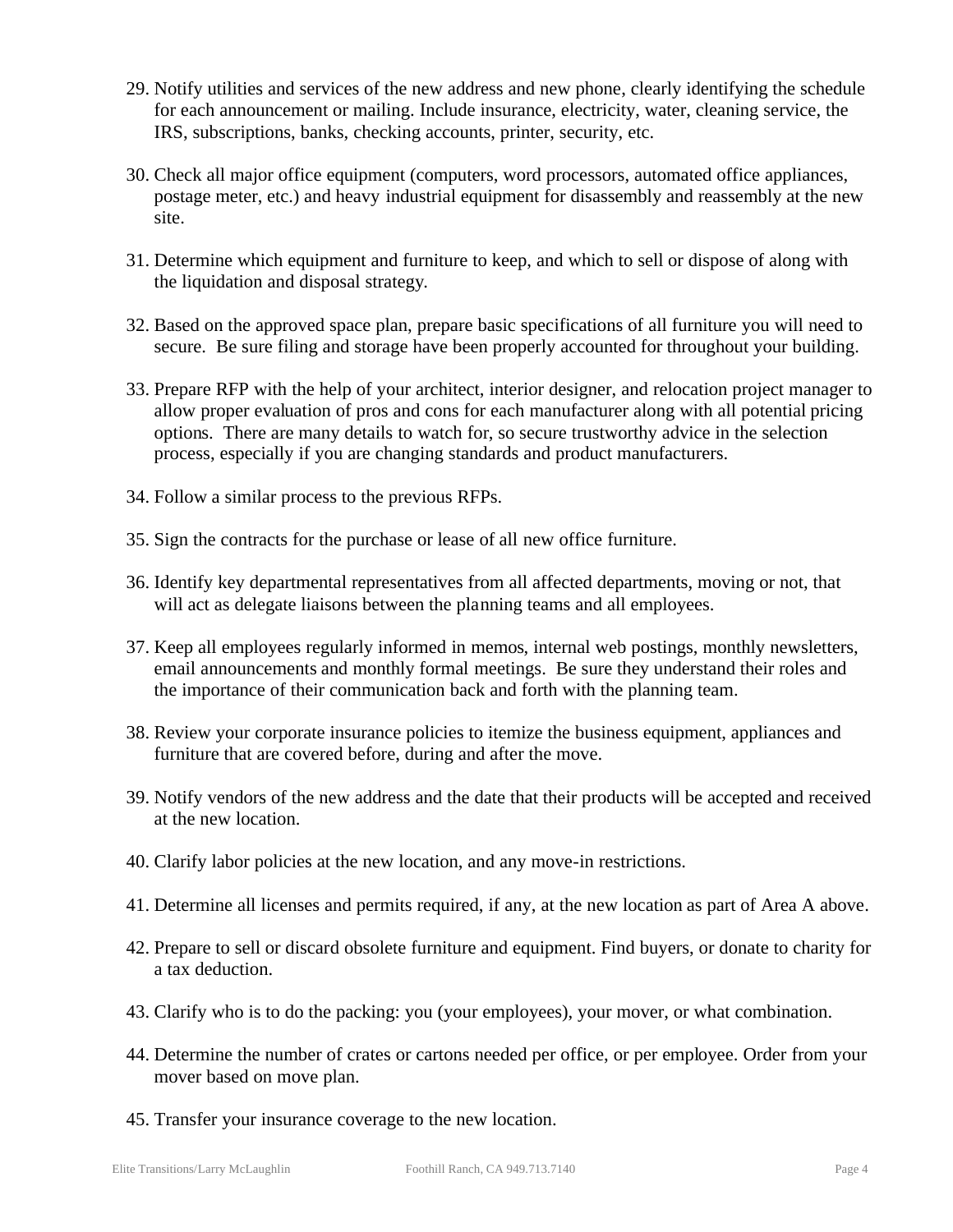- 46. Determine the best access and routes from the old to the new locations. Plan your move schedule based on the conditions you will encounter on move day.
- 47. Go over floor plans, office spaces, wall partitions, heavy equipment, conference rooms, public and private facilities with key executives and employees for suggestions. Can the new elevator lift heavy items? Is it large enough? What are the usage restrictions?
- 48. Make sure the telephone company will have installed a recording at your old phone number that gives out your new number. Insist that the recording must be in place for at least six (6) months. Confirm this in 2 months and again in 2 weeks prior to your move.
- 49. Confirm that the carpeting and asphalt or concrete driveways at the new address will be in place before furniture delivery and move-in days.
- 50. Determine if you will attempt to execute the move over a weekend or after regular business hours to avoid interruption of business.
- 51. Prepare to remove your present security systems and procedures, and to install them (or new systems and procedures) into the new site.
- 52. Delegate and assign responsibilities to each of the coordinators of the move. Rehearse if necessary.
- 53. Prepare detailed security plan for both origin and destination sites including protection of access from employees or visitors who do not belong, and protection of the loading area and unlocked vans during all loading and unloading processes.
- 54. Explain to each employee explicitly and exactly what they will be required to do. It is best to hold formal group meetings with required attendance in which written materials are distributed and discussed by your relocation project manager.
- 55. Color-code all office furniture and office equipment, to indicate where each item will go on the color-coded floor plan.
- 56. Prepare color coded origin plans to ensure that every location has been checked and double checked for all content so nothing is left behind, or taken when it should have been left behind.
- 57. Mark, tag and color-code every item to be moved.
- 58. Take mover and other service providers on a detailed walk through prior to the start of their work on move day to identify any existing damage, with pictures and blue marker tape. This will prevent post move finger pointing between contractors and movers and reduce your headaches.
- 59. Check elevators and doors at the old and new locations for ease of egress and entry.
- 60. Verify that destination site is indeed ready the day before and 2 hours before the arrival of your relocation vendors.
- 61. Make sure all employees know what to do, when and where to report to their new workstations.